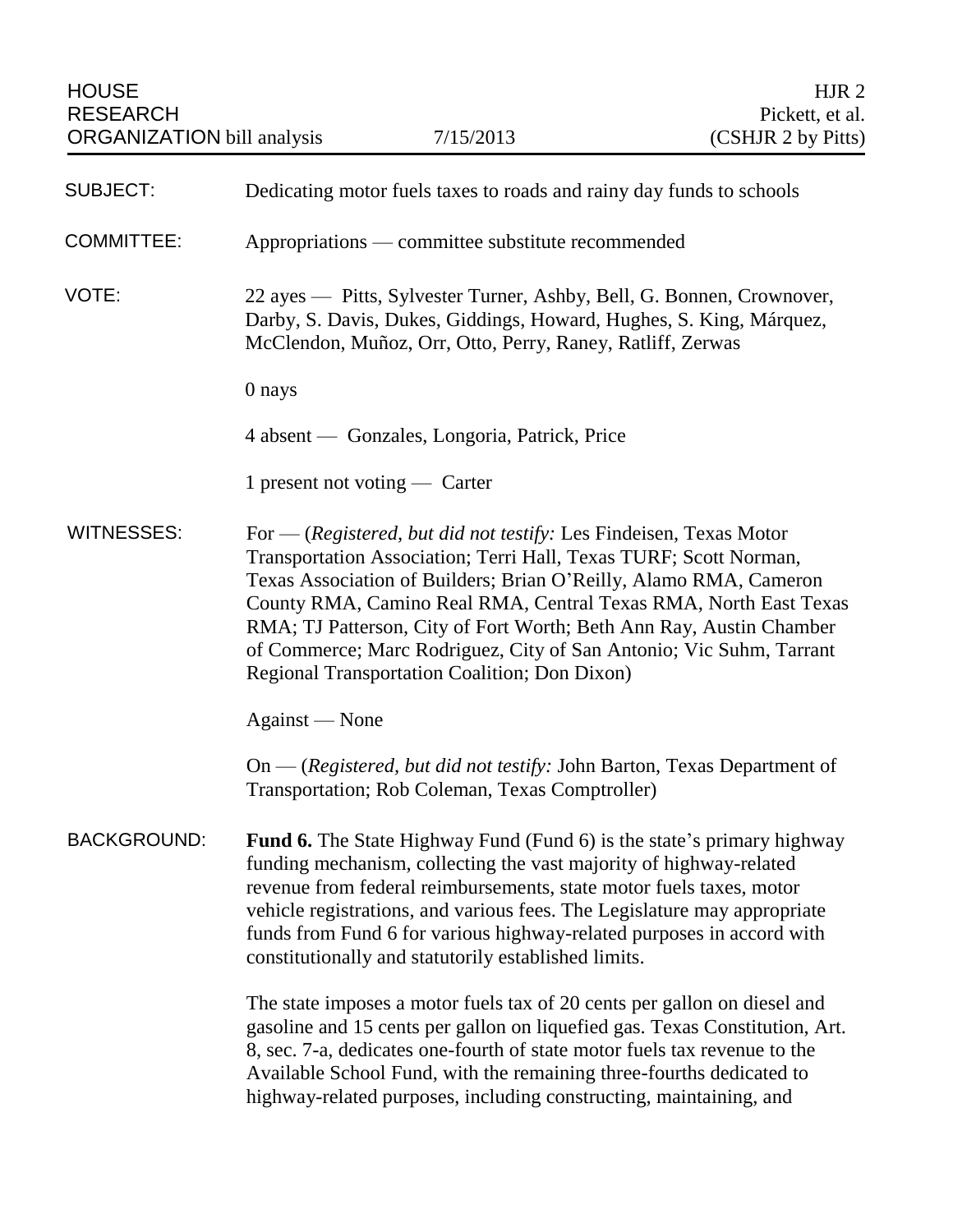policing public roadways.

|                           | <b>Rainy Day Fund.</b> Art. 3, sec. 49-g of the Texas Constitution establishes<br>the Economic Stabilization Fund, which was ratified by voters in 1988.<br>The fund, also known as the Rainy Day Fund, receives general revenue<br>equivalent to 75 percent of any oil or natural gas production tax revenue<br>that exceeds the amount collected in fiscal 1987. Additionally, the<br>comptroller must transfer one-half of any unencumbered balance<br>remaining in the General Revenue Fund at the end of a fiscal biennium to<br>the Rainy Day Fund. |  |  |
|---------------------------|-----------------------------------------------------------------------------------------------------------------------------------------------------------------------------------------------------------------------------------------------------------------------------------------------------------------------------------------------------------------------------------------------------------------------------------------------------------------------------------------------------------------------------------------------------------|--|--|
| DIGEST:                   | CSHJR 2 would amend the Texas Constitution to dedicate to acquiring<br>rights-of-way and to constructing and maintaining public roadways, other<br>than toll roads, the 25 percent of motor fuels taxes currently allocated to<br>the Available School Fund.                                                                                                                                                                                                                                                                                              |  |  |
|                           | CSHJR 2 also would direct the comptroller to allocate certain general<br>revenue funds to the Available School Fund that otherwise would be<br>transferred to the Rainy Day Fund. The amount allocated to the Available<br>School Fund would be equal to the lesser of:                                                                                                                                                                                                                                                                                   |  |  |
|                           | 25 percent of net motor fuels tax revenue (with the remainder<br>transferred to the Rainy Day Fund as provided for in current law);<br><b>or</b><br>the total amount the comptroller is required to transfer to the Rainy<br>$\bullet$<br>Day Fund under current law.                                                                                                                                                                                                                                                                                     |  |  |
|                           | The proposal would be presented to the voters at an election on Tuesday,<br>November 5, 2013. The ballot proposal would read: "The constitutional<br>amendment to provide for certain revenue from motor fuel taxes to be<br>used solely for constructing, maintaining, and acquiring rights-of-way for<br>certain public roadways and to provide for the transfer of certain general<br>revenue to the economic stabilization fund and the available school fund."                                                                                       |  |  |
|                           | If approved by voters, the amendment would take effect immediately<br>following the final canvass of votes, except that the provision dedicating<br>State Highway Fund money to transportation-related purposes would take<br>effect January 1, 2014.                                                                                                                                                                                                                                                                                                     |  |  |
| <b>SUPPORTERS</b><br>SAY: | CSHJR 2 would take a key step toward securing critical funding for<br>transportation projects in Texas while reducing the amount of revenue                                                                                                                                                                                                                                                                                                                                                                                                               |  |  |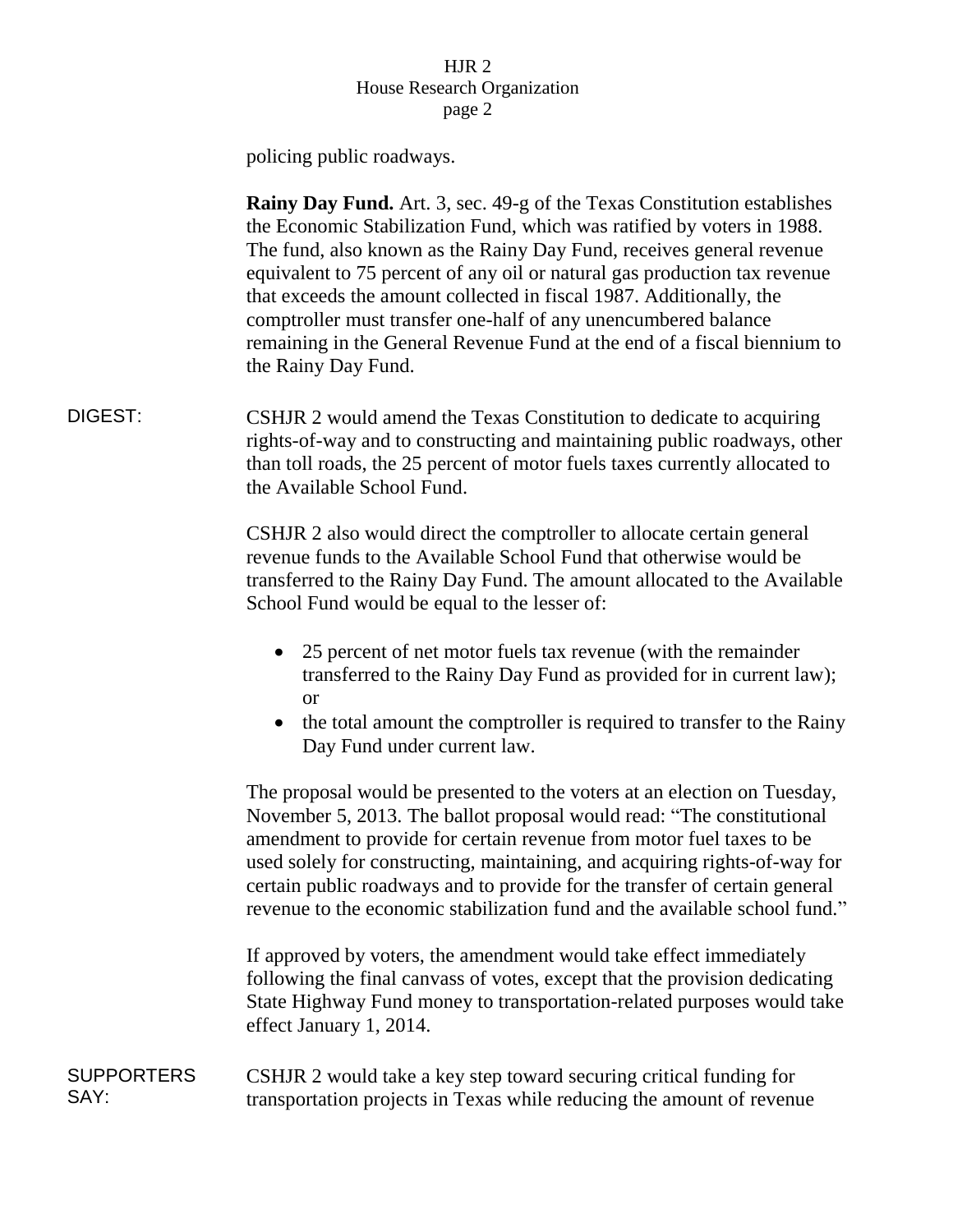from transportation-related taxes and fees that is currently diverted to other purposes. While far from a cure-all, the proposed amendment, in combination with its enabling legislation (HB 16 by Pickett, et al), would present a politically viable means to secure a portion of the funding Texas needs to maintain roadway congestion at current levels, given population and economic growth. Although many options for highway funding have been discussed in the past three legislative sessions, these have not proved politically feasible.

CSHJR 2 would generate an estimated \$820 million for public highways in fiscal 2015, increasing to \$860 million in fiscal 2018. This steady revenue stream would send a message to citizens, crediting bureaus, and businesses that the state is serious about financing critical transportation infrastructure.

**Dedicated funding stream for public roads.** CSHJR 2 would dedicate an additional, much-needed funding stream to constructing and maintaining public roads. If approved, the amendment would represent a sharp departure from relying on debt and toll roads as primary mechanisms for funding highways. The amendment would make use of expected increases in oil and gas severance tax remissions to offset any loss to the Available School Fund.

Texas since 2001 has relied on enhanced authority to issue bonds, borrowing from public and private interests, and on concessions payments from private comprehensive development agreements (CDAs) to build and maintain toll roads. These approaches, while an important part of the highway funding mix, will not by themselves meet the growing demands the state is placing on transportation infrastructure.

As of fiscal 2013, TxDOT had used a total of \$13 billion in bond authorization, with \$4.9 billion in authorized bonds yet to be used. Issuing these bonds will cost the state \$32.5 billion in total debt service. The agency's main bond programs — State Highway Fund bonds, Texas Mobility Fund bonds, and general obligation highway bonds — are, for all intents and purposes, exhausted.

The approaching crisis in highway funding in Texas has been delayed several years — first by federal American Revitalization Act funds, and second by general obligation bond appropriations made in fiscal 2009 and 2011 totaling \$5 billion. These infusions may have helped put off the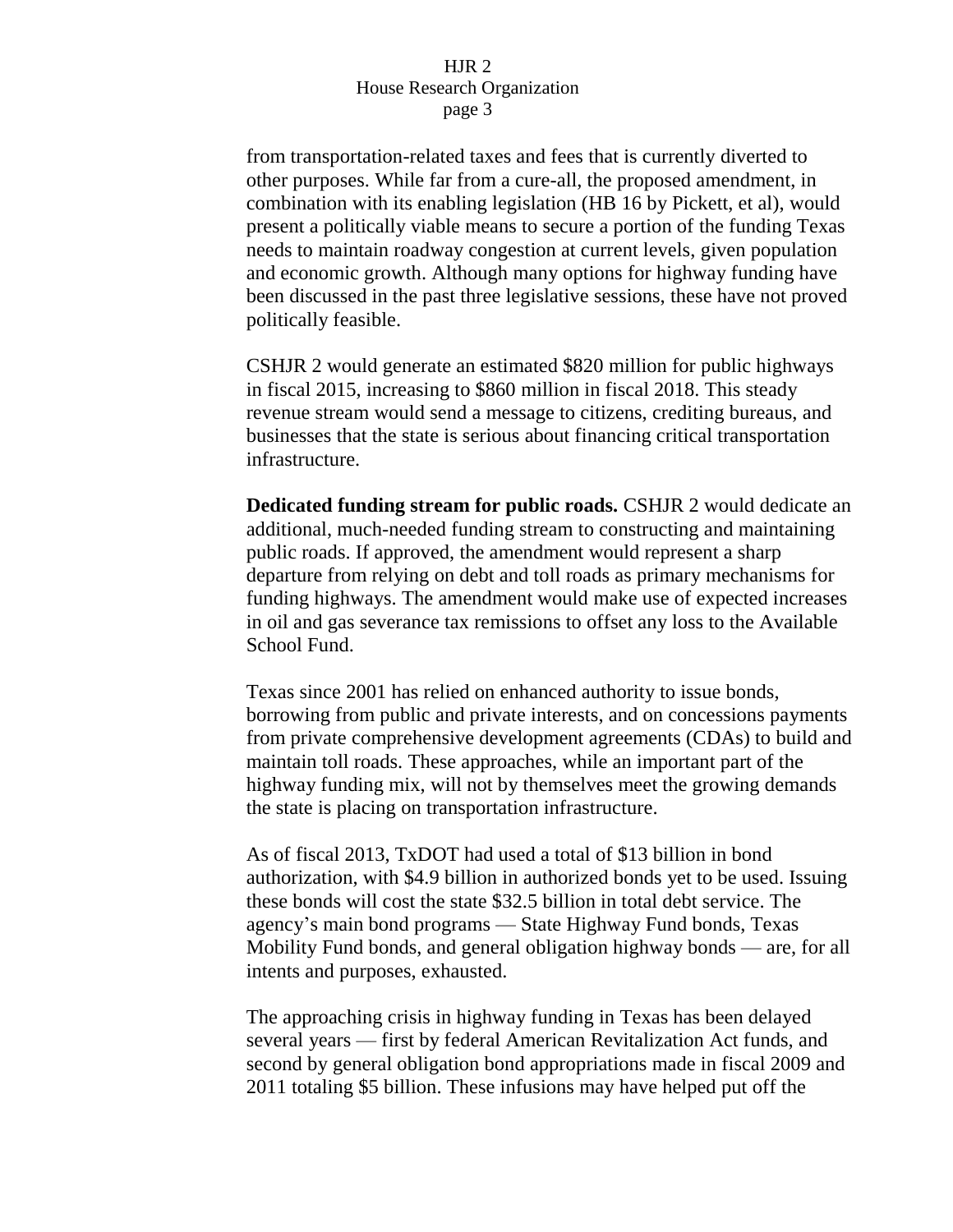transportation funding crisis a few years, but one-time measures are no remedy for terminal ills. One-time infusions do little to instill confidence that the Legislature is willing and able to make tough policy decisions to provide the infrastructure necessary for vibrant business activity, national and international trade, and a superior quality of life. CSHJR 2 would enable voters to show that Texas was serious about increasing funding for critical infrastructure.

**Reducing highway funding diversions.** In the last few regular legislative sessions, the Legislature has made a concerted effort to reduce so-called highway funding "diversions" — the use of transportation-related revenue to finance purposes unrelated to roads. The diversion of 25 percent of motor fuels taxes to the Available School Fund is among the largest and longest-standing diversion of highway funds that has yet to be addressed. CSHJR 2 appropriately would dedicate this substantial amount to maintaining and developing public, non-tolled roads, a purpose directly related to the chief source of motor fuels taxes. Using taxpayer dollars for purposes as closely related to the reason for their collection as possible is both a matter of good practice and honesty in appropriations.

**Public approval.** If CSHJR 2 were enacted by the Legislature, it still would need to be approved by a majority of voters in November. This would provide a valuable opportunity to educate the public about the conditions of the state's roads and the need for enhanced funding for transportation infrastructure. Given that those who would be involved in promoting the initiative would be supporters of transportation funding, they would have a vested interest in ensuring that the public did not get the false impression that the measure would wholly satisfy the state's transportation funding needs.

**OPPONENTS** SAY: CSHJR 2, while an interesting concept, would not provide a solution to the state's serious, ongoing highway funding shortage.

> **No additional revenue.** Because the proposed amendment would not authorize the collection of any additional revenue, it would amount to taking money out of one fiscal pocket and moving it to another. The amendment would, in effect, dedicate to roads more than \$800 million per year that is currently available for general-purpose spending through the Rainy Day Fund — funds that are now available to support core priorities such as public education and health and human services. While this might not cause problems in times of plenty, it could create some difficult